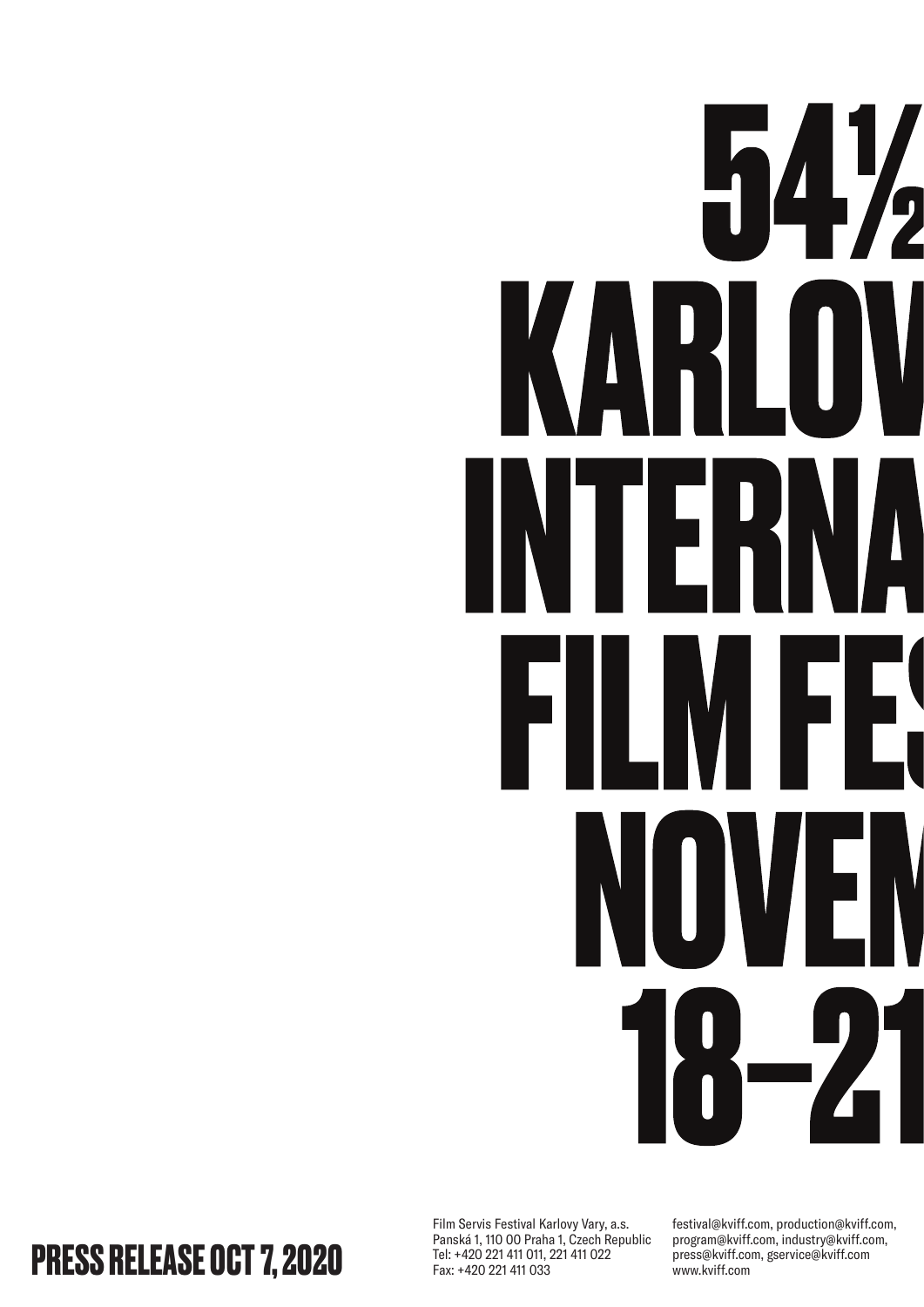# **PARTNERS OF THE KARLOVY VARY IFF 54½**

| Supported by:                                                                                                                                                                                                          |
|------------------------------------------------------------------------------------------------------------------------------------------------------------------------------------------------------------------------|
| <b>MINISTERSTVO</b><br><b>KULTURY</b>                                                                                                                                                                                  |
| Main partners:<br>$\int_{0}^{0}$<br><b>Karlovy VARY<sup>°</sup></b><br><b>MALL.CZ</b><br><b>RWE</b><br>vodafone<br>innogy                                                                                              |
| Partners:                                                                                                                                                                                                              |
| <b>.CZECH</b><br>$\sum_{\text{ORLEN}}$<br>CZECH<br>INVESTMENT<br>FUNDS<br><b>Accolade</b><br>$\mathcal{G}$ Unipetrol<br><b>JUniCredit Bank</b><br><b>KARLOVARSKÝ</b><br><b>FUND</b><br>PHILIP MORRIS ČR<br><b>KRAJ</b> |
| <b>NESPRESSO.</b><br>MATTONI<br>$\mathfrak{D}$ CZ<br>5226<br><b>EUROVIA</b><br>VINCI O<br><b>GROUF</b>                                                                                                                 |
| Main media partners:                                                                                                                                                                                                   |
| $\Xi$ Radiožurnál<br>Novinky.cz<br>Česká televize<br>$(\Box)$<br>Český rozhlas                                                                                                                                         |
| REFLEX<br><b>PRÁVO</b><br><b>BigBoard</b>                                                                                                                                                                              |
| Media partner:<br>Official champagne:                                                                                                                                                                                  |
| $\overbrace{\text{Fone}}^{\text{GMD}}$ as the<br>E L L<br><b>MOËT &amp; CHANDON</b><br>CHAMPAGNE<br>$\star$                                                                                                            |
| Main hotel partners:                                                                                                                                                                                                   |
| GRANDHOTEL<br><b>※Thermal</b><br>D<br><b>FOUR SEASONS</b><br>HOTEL<br>$\begin{array}{c}\n\texttt{C} \texttt{A} \texttt{R} \texttt{L} \texttt{S} \texttt{B} \texttt{A} \texttt{D} \\ + 7.0.1\n\end{array}$<br>PRAGUE    |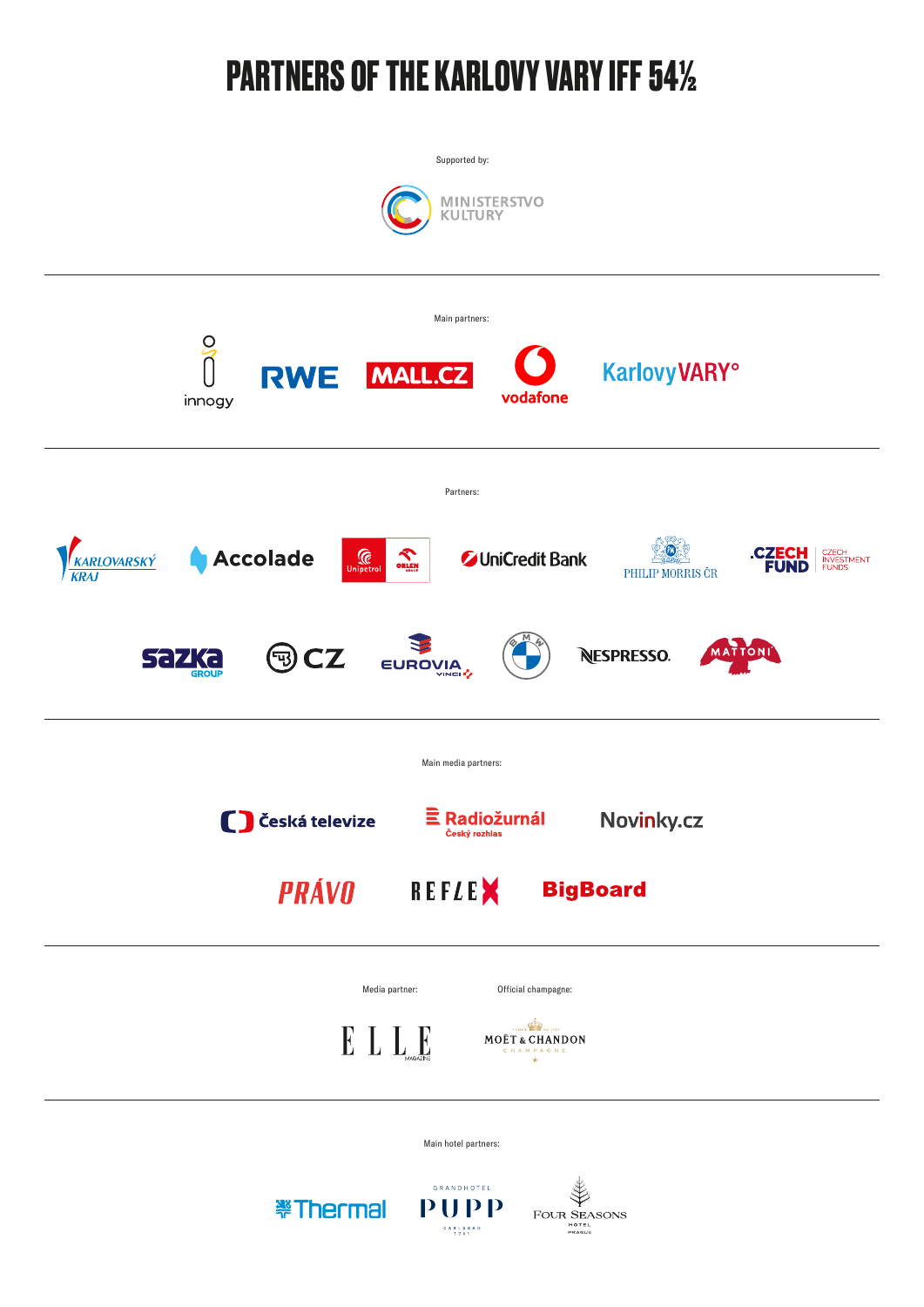

# *Organizer of the Karlovy Vary IFF 54½: Film Servis Festival Karlovy Vary, a.s.*

*Organizers of the Karlovy Vary IFF 54½ thank to all partners for help.*  Karlovy Vary IFF 54½ is supported by:

# **Ministry of Culture Czech Republic**

| Main partners: | innogy                                           |
|----------------|--------------------------------------------------|
|                | <b>MALL.CZ</b>                                   |
|                | Vodafone Czech Republic a.s.                     |
|                | <b>City of Karlovy Vary</b>                      |
| Partners:      | <b>Karlovy Vary Region</b>                       |
|                | <b>Accolade</b>                                  |
|                | Unipetrol, member of the Orlen Group             |
|                | UniCredit Bank Czech Republic and Slovakia, a.s. |
|                | Philip Morris ČR a.s.                            |
|                | <b>SAZKA Group the European lottery company</b>  |
|                | <b>CZECH FUND - Czech investment funds</b>       |
|                | CZ – Česká zbrojovka a.s.                        |
|                | construction group EUROVIA CS                    |
|                | <b>BMW</b>                                       |
|                | <b>Nespresso</b>                                 |
|                | <b>Mattoni mineral water</b>                     |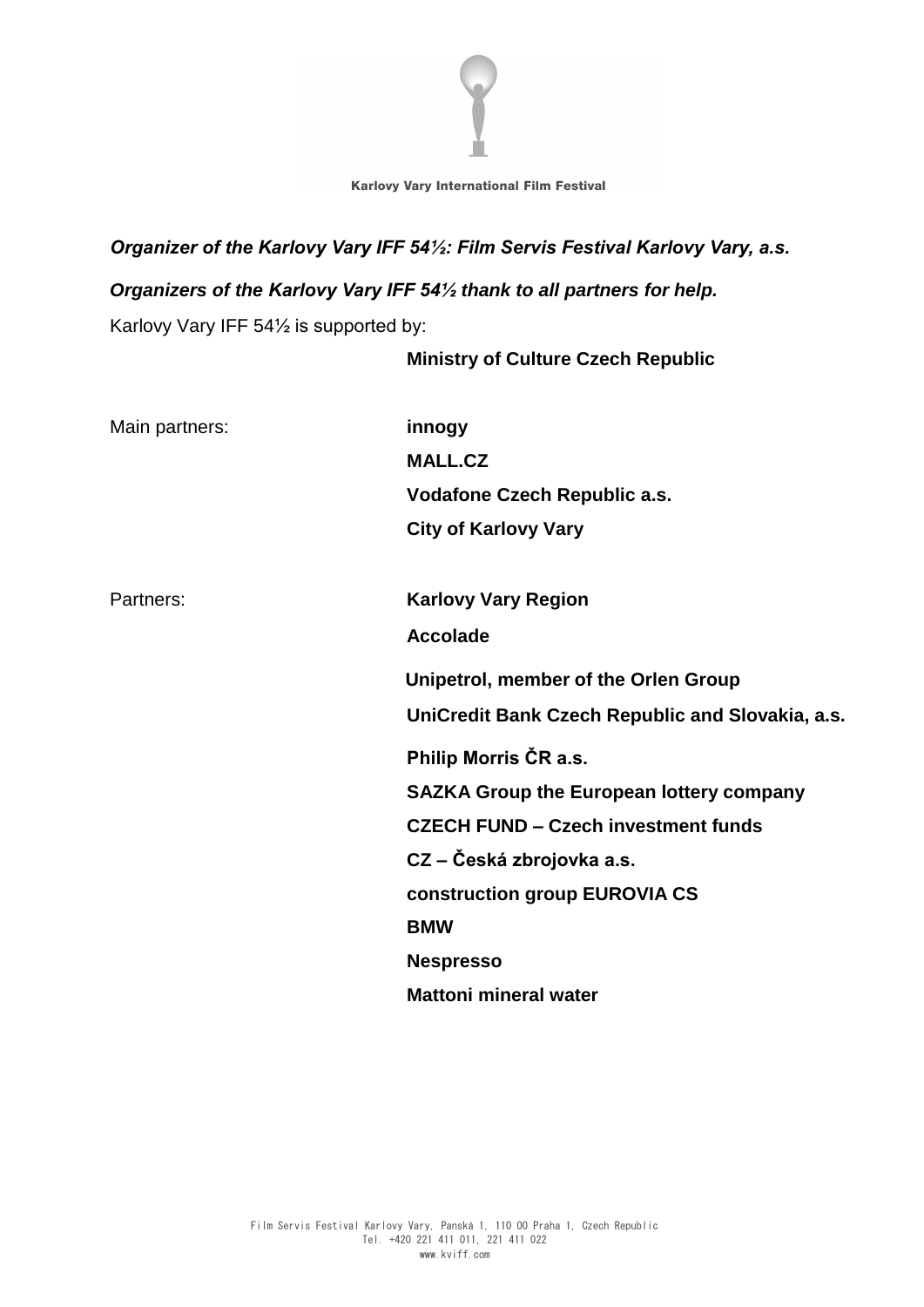

| Main media partners: | <b>Czech Television</b>          |
|----------------------|----------------------------------|
|                      | <b>Czech Radio Radiožurnál</b>   |
|                      | <b>PRÁVO</b>                     |
|                      | Novinky.cz                       |
|                      | <b>REFLEX</b>                    |
|                      | <b>BigBoard Praha PLC</b>        |
| Media partner:       | <b>ELLE Magazine</b>             |
| Official champagne:  | <b>Moët &amp; Chandon</b>        |
| Main hotel partners: | HOTEL THERMAL KARLOVY VARY       |
|                      | <b>Grandhotel Pupp</b>           |
|                      | <b>Four Seasons Hotel Prague</b> |
|                      |                                  |

Partner of the No Barriers Project: **innogy Energie**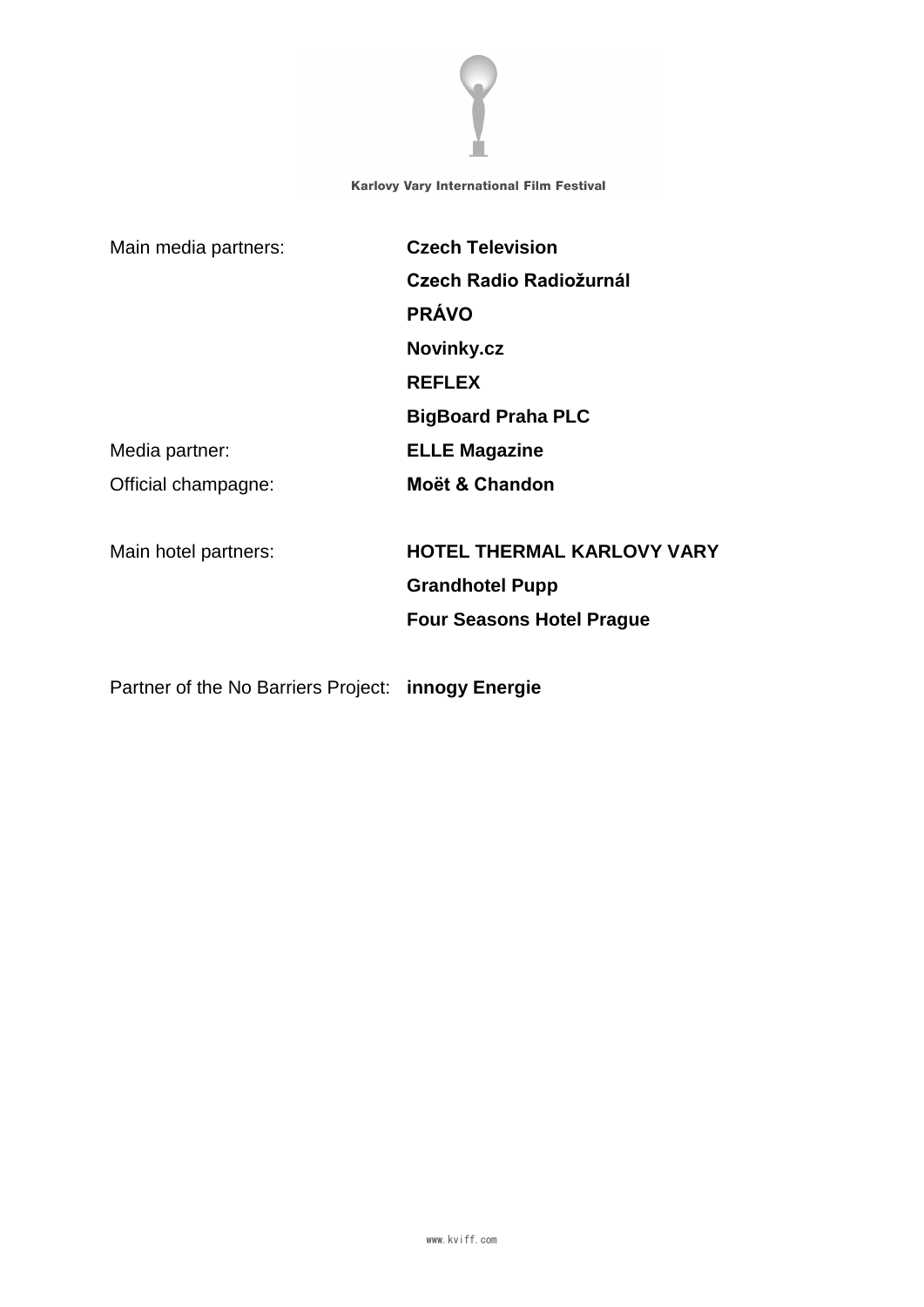

# **THE SPECIAL KARLOVY VARY INTERNATIONAL FILM FESTIVAL 54½ WILL TAKE PLACE 18–21 NOVEMBER 2020 IN KARLOVY VARY**

The Karlovy Vary festival is traditionally one of the most important cultural events in the Czech Republic. Every year, it provides a special venue for film professionals, audiences, and representatives from the field of culture to come together. We are convinced that at this time when people in the Czech Republic and around the world must come to terms with different living conditions, we must maintain the continuity of important events that reinforce our awareness of cultural values at home and within the international context.

In view of this year's coronavirus epidemic, we were unable to hold the regular 55th Karlovy Vary International Film Festival (3–11 July 2020). In response, we decided to **hold Karlovy Vary IFF 54½ from November 18 – 21, 2020.** With this non-competition survey of films, we offer our guests and audiences in Czech premiere an exclusive selection of the most distinctive films to have aroused positive responses at their premieres at Sundance, Berlin, or Venice, or that bear the Cannes Label.

While respecting all applicable hygienic measures, we aim to provide our guests and audiences a unique chance to experience the festival's atmosphere during the untraditional autumn season, at a smaller scale but with high-quality programming and the unique opportunity to stay in places that, during regular festivals, are normally closed to the public.

It is our ambition to find a way of, even under today's circumstances, to hold a large-scale cultural event effectively and above all safely. We believe that, if we observe the rules and ensure sophisticated prevention and protection, there is no need to resign on cultural life even today.

The program of the Karlovy Vary IFF 54½ will feature roughly **30 films**, each of which will be shown two or three times. The program will be organized in such a way that audiences can see each film either in the first or in the second half of the four-day festival.

Screenings will be held at **the Grand and Small Halls of the Thermal Hotel, at the Karlovy Vary Theatre, and the Čas Cinema**.

**A complete program of the festival will be available on the official festival website, [www.kviff.com,](http://www.kviff.com/) starting 19 October 2020.** 

# **Safety measures for guests and audiences**

Besides all national or regional governmental regulations valid during the festival, we are also planning a number of additional measures of our own.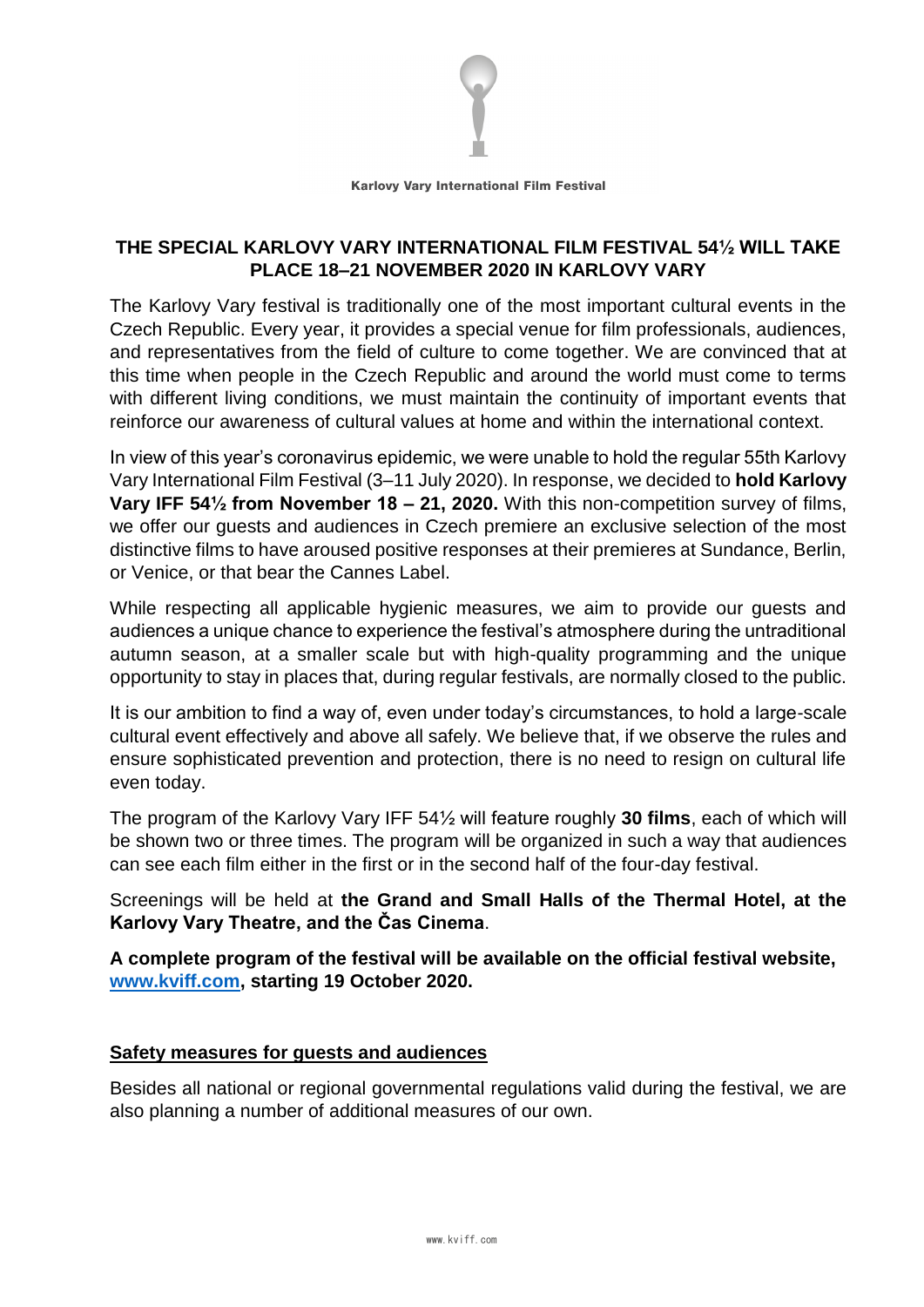

The number of seats in the screening halls will be set in line with the capacity permitted by government regulations. A specialized company will ensure several types of preventative disinfection.

### **Industry activities**

The activities of the *KVIFF Eastern Promises* industry platform were successfully conducted on-line in the original July dates and have introduced to international film professionals over 40 unfinished film projects from the region of Central and Eastern Europe and the Middle East. With expected travel restrictions, Karlovy Vary IFF 54½ edition will instead focus more locally on the challenging situation faced by theaters and exhibitors in the Czech Republic. Using the experiences of the well-received summer showcase KVIFF at Your Cinema, which organized simultaneous screenings of festival titles in almost 100 cinemas across the country, we will be looking at possible ways of connecting festivals, exhibitors and new distribution models in times of fundamental changes to the traditional film industry.

# **Visual of the Karlovy Vary IFF 54½**

The visual style of the festival has been designed by Jakub Spurný of Studio Najbrt.

# **Information for visitors**

The special Karlovy Vary IFF 54½ will be open to the general public. For organizational reasons, however, visitors will be subject to different rules than at our regular festivals.

# **No Barriers at the Karlovy Vary IFF 54½**

As the festival's organizers, we aim to provide the basic services that people in wheelchairs have come to expect over the past twenty years. Disabled festivalgoers and their escorts will again be provided with free admission to all cinemas, assistance services, transportation throughout Karlovy Vary, and parking at the Hotel Thermal.

As at our regular festivals, the No Barriers office will be at the Hotel Thermal. All information will be available at [http://www.kinobezbarier.cz/en](http://www.kinobezbarier.cz/en%E2%80%8B)